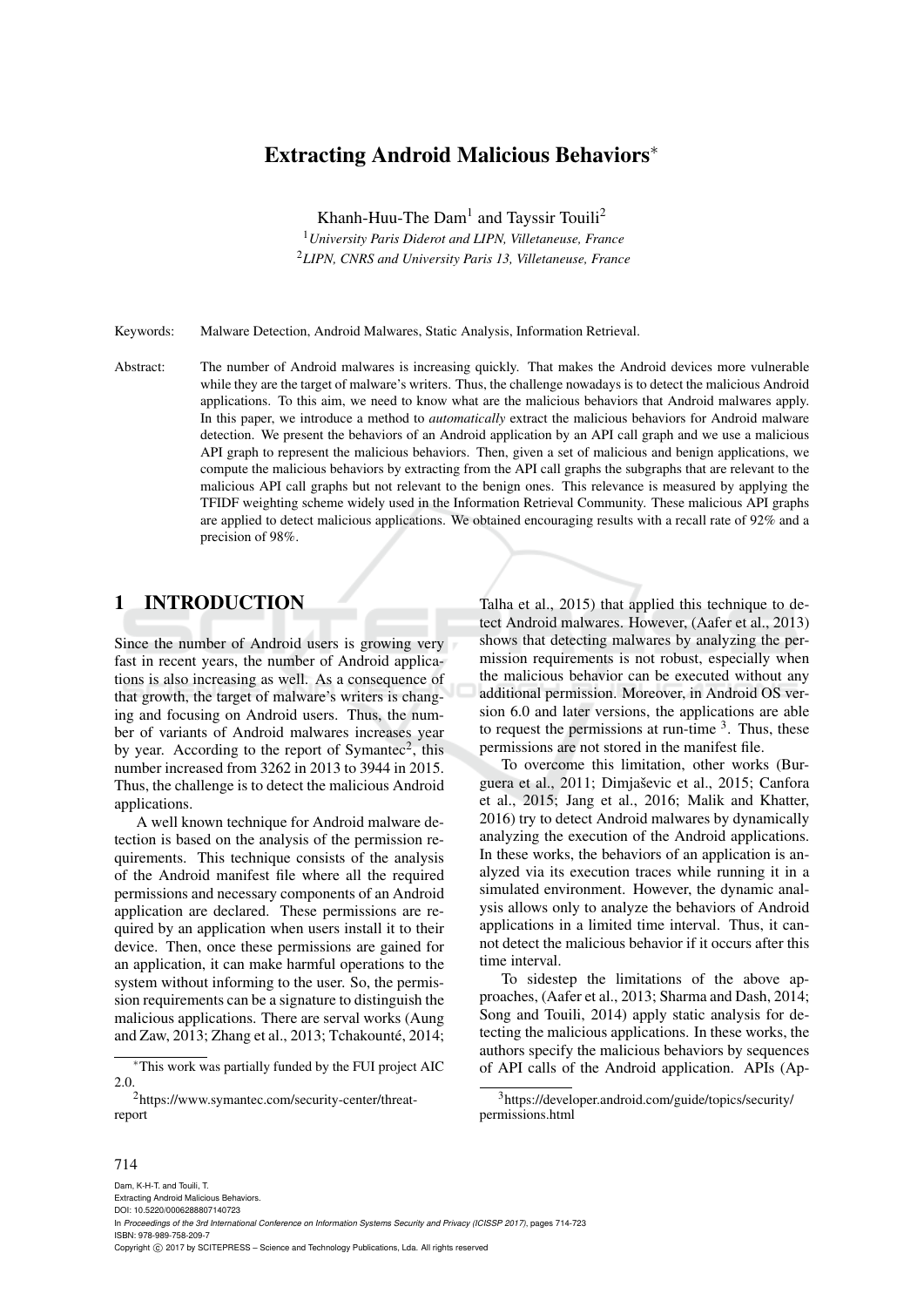plication Programming Interfaces) are functions supported by the Android OS and Android applications use them to access the system services and the system data. Obviously, the harmful tasks related to the system are operated by API calls. For instance, (Aafer et al., 2013; Sharma and Dash, 2014) analyze the applications by looking at the different calls to these API functions. In a more advanced analysis, (Song and Touili, 2014) specifies the behaviors (not the syntax) of the Android applications by doing the static analysis on the Android codes without installing/executing it. However, in this work the malicious behaviors are discovered by studying manually the Android codes. This task is time consuming and requires a huge engineering effort. Thus, one of the current challenges in Android malware detection is the automatic extraction of malicious behaviors.

In this paper, we propose a way to extract the malicious behavior of the Android applications *automatically*. Following (Aafer et al., 2013; Sharma and Dash, 2014; Song and Touili, 2014), we model the malicious behaviors via API calls. Let us look at a typical behavior of an Android trojan SMS spy. The smali code of this behavior is given in Figure 1. This behavior consists in collecting the phone id and then sending this data via a text message. This task is done by a sequence of API calls. First, the function getDeviceId() is called at line 5 to collect the phone id. Then, the TelephonyManager object is gotten by calling getDefault() at line 19. Finally, the phone id is sent to an anonymous phone number via a text message by calling sendTextMessage() at line 25. To represent this behavior, we

```
.class public Lcom/km/MainActivity;<br>.super Landroid/app/Activity;<br>.method public onCreate(Landroid/os/Bundle;)V
                           ...<br>
invoke-direct {v0, v1}, Ljava/lang/StringBuilder;-><init>()V<br>
invoke-virtual (v2), Landroid/telephony/<br>
FelephonyManager;->getDeviceId()
                           invoke-direct (v0, v1), Ljava/lang/StringBuilder<br>invoke-virtual (v2), Landroid/telephony/<br>move-result-object v1<br>move-result-object v1<br>iput-object v1<br>return-void<br>return-void<br>return-void<br>a method
              .end
10.method public OnStart ()V
                            ...<br>iget-object v1, p1, Lcom/km/MainActivity;->number<br>iget-object v2, p2, Lcom/km/MainActivity;->data<br>invoke-virtual (p0,v1,v2), Lcom/km/SendMessage;->Send()<br>return-void
\begin{array}{c} 11 \\ 12 \\ 13 \\ 14 \\ 15 \end{array}return-void<br>
.end method<br>
.class public Loom/km/SendMessage;<br>
.method public Send(Ljava/lang/String;Ljava/lang/String;)V<br>
.mecnat/4 v2, 0x0<br>
invoke-static {}, Landroid/telephony/gsm/<br>
move-result-object v0<br>
...............
  \frac{18}{19}invoke-static (), Landroid/telephony/gam/<br>
Smalkanager->getDefault()<br>
move-cheict vi, p0, Lcom/km/SendMessager->mSendPI<br>
move-cheict vi, p1<br>
move-cheict v3, y2<br>
move-cheict s5, y2<br>
invoke-virtual/range (v0 .. v5), Landroid
  \begin{array}{c} 20 \\ 21 \end{array}\frac{1}{2}26 return-void<br>27 .end method
```
Figure 1: A piece of smali code of an Android trojan SMS spy.

use a malicious API graph which is a graph whose nodes are API functions, and whose edges  $(f, f')$  express that API function *f* is called before API func-



Figure 2: A malicious API graph of an Android trojan SMS spy.

tion  $f'$ . Figure 2 shows the malicious API graph of this behavior. The edges express that a call to the function Landroid/telephony/TelephonyManager; -¿ getDeviceId() is followed by the calls to the functions Landroid/telephony/gsm/SmsManager; -¿ get-Default() and Landroid/telephony/gsm/SmsManager; -¿ sendTextMessage().

Using this representation, the goal of this paper is to *automatically* extract such malicious API graphs. In order to do that, we represent the Android application using an API call graph, which is a graph whose nodes are pairs  $(m, f)$  consisting of an API  $f$  and a control point *m*, and whose edges  $((m, f), (m', f'))$  express that there is a call to the API *f* at the control point *m*, followed by a call to the API  $f'$  at the control point *m'*. After extracting this malicious API graph, the malware detection phase is done by making a kind of product between the API call graph of the new application and the malicious API graphs. The application is marked as malicious if the product contains a feasible trace. Otherwise, it is marked as benign.

Then, given a set of API call graphs that correspond to malicious applications and a set of API call graphs corresponding to benign applications, we want to extract in a completely automatic way the malicious API graphs that correspond to the malicious behaviors of these malicious applications. The malicious API graph can be seen as a subgraph of the API call graphs of the malicious applications that represents the malicious behavior. The sufficient subgraphs that should be extracted can be used to distinguish the malicious API call graphs from the benign ones. Thus, our goal is to isolate the few relevant subgraphs from the irrelevant ones. This problem can be seen as an Information Retrieval (IR) problem, where the goal is to retrieve the relevant items and reject the irrelevant ones. The IR community have extensively studied this problem over the last 35 years. Several approaches have been proposed and successfully applied in several applications, such as email searching, text searching, image searching, etc. One of the most popular techniques in IR is the TFIDF weighting scheme where relevant terms are extracted from the documents in a collection by associating a weight to each term. The term that has the higher weight is the more relevant. In this paper, we adapt the TFIDF weighting scheme in IR to our API call graphs in or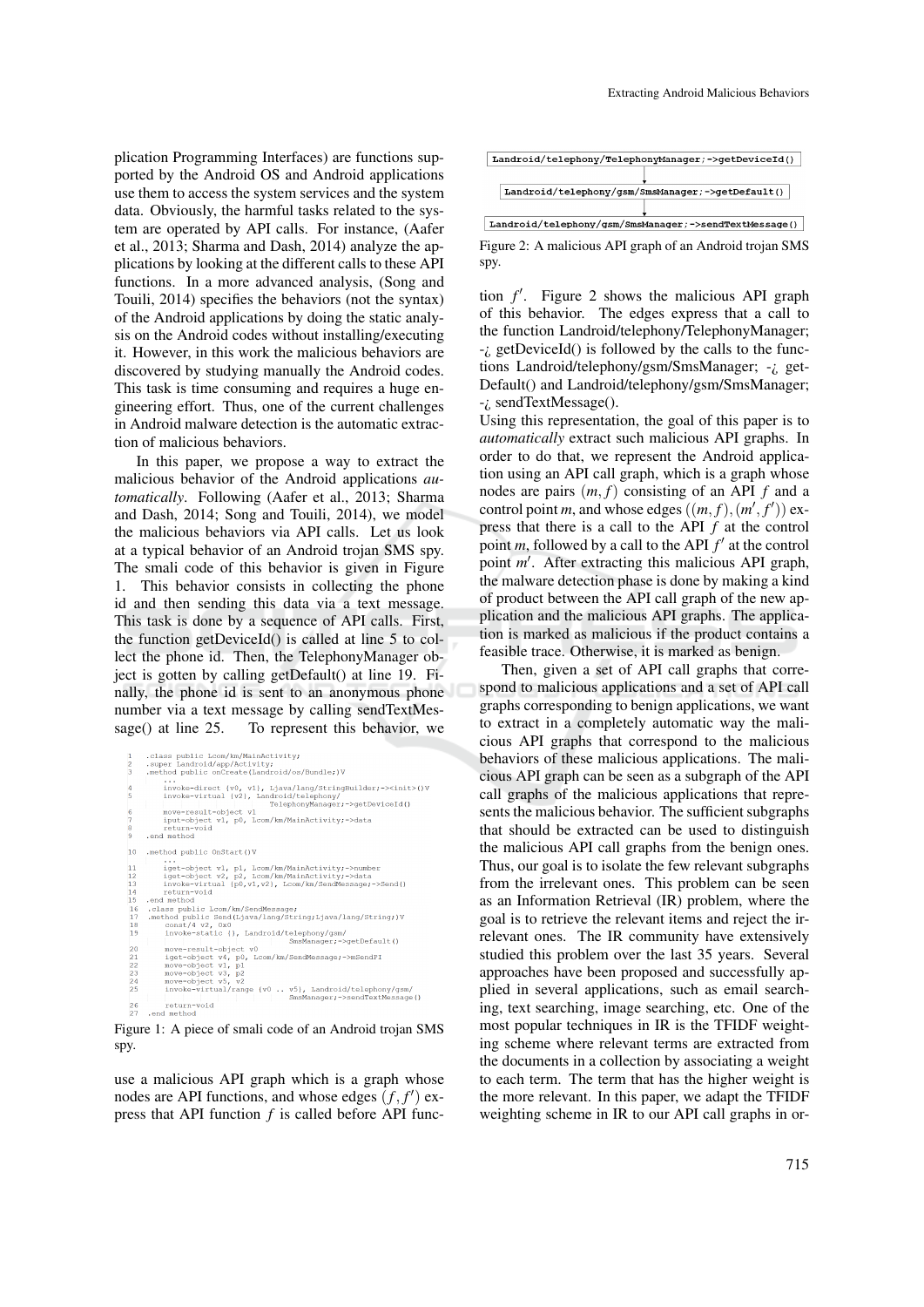der to generate the malicious graphs. For that, we associate to each node and each edge in the API call graphs of the Android applications in the collection a weight. Then, the malicious API graphs are computed by taking edges and nodes with the highest weights.

We implemented this technique in a tool which consists of two phases: the training phase and the detection phase. In the training phase, we extract the malicious API graphs from the training set which is a collection of malicious applications and benign applications: First, we unpack and decompile each Android application from the Android package file (APK file). Then, we construct the control flow graph to represent the execution of this application. After that, we model its behaviors in an API call graph. Once we get the API call graphs of all the applications, we apply the TFIDF weighting scheme to get the relevant terms in the malicious graphs and automatically extract the malicious API graphs. In the detection phase, we use these malicious API graphs for detecting the malicious behaviors in the new applications. In order to evaluate the performance of our approach, we apply the tool on a data set of 3100 malicious applications which are collected from Drebin data set (Arp et al., 2014) and 459 benign applications taken from apkpure.com. We obtained encouraging results with a recall rate of 92% and a precision rate of 98%.

**Outline.** We present a way to construct the control flow graph for an Android application and define our API call graph model in Section 3. Section 4 introduces our malicious API graphs. In Section 5, we present the malicious behavior computation. Experiments are given in Section 6.

## 2 RELATED WORKS

Information retrieval techniques were applied for malware detection in (Masud et al., 2008; Cheng et al., 2013; Santos et al., 2013; Dam and Touili, 2016). . However, these works do not consider Android malwares. In this work, we extend the work of (Dam and Touili, 2016) to Android malwares.

The first technique used for Android malware detection is based on the analysis of the manifest file where the required permissions are stored. (Aung and Zaw, 2013; Talha et al., 2015) extract the set of permissions needed for malicious behaviors. (Aung and Zaw, 2013) constructs a bit-vector of permissions to represent android applications and implements a classifier to distinguish the malicious applications from the benign ones. As for (Talha et al., 2015), they extract information from the Android manifest file, such as application permissions, application services and

application receivers to build a database of signatures for malware detection. As we have mentioned before, Android malware detection based on the analysis of permissions is not robust since the malicious behaviors may occur without any declaration in the Android manifest file.

API calls are used for Android malware specification in (Aafer et al., 2013; Arp et al., 2014; Sharma and Dash, 2014; Jang et al., 2016). (Sharma and Dash, 2014; Arp et al., 2014) analysze the manifest file and the API calls to specify the behaviors. They filter out the suspicious APIs which are potentially used in the malicious behaviors. In (Sharma and Dash, 2014), the authors select 35 features from the set of features for classifying the malicious applications. (Arp et al., 2014) construct a huge bit-vector of roughly 545,000 features to classify malicious applications.

(Aafer et al., 2013) use API calls to describe behaviors of an application and use common classifiers such as ID3, SVM and C4.5 to classify the malicious behaviors. (Jang et al., 2016) generates a profile of the API calls that are invoked in the application to specify the behavior of the application. This profile describes the usages of all API functions and their objects in an application. The authors introduce a decision process to detect malicious applications by comparing the similarities between profiles.

In another work, (Canfora et al., 2015) considers sequences of system calls as a specification of the application's behaviors. The occurrences of subsequences with length n in each sequence is taken into account in the construction of the feature vector to represent the applications. Then, the authors implement a SVM classifier for malware detection. However, they use dynamic analysis to capture the traces of the application's execution. Thus, they take into account only *one* execution of the application.

In our work, we also use API calls to represent the behaviors of an Android application. However, with the API call graph representation we take into account the order of API function calls in all the executions of an application. So, our API call graphs are more precise than the representations used in the works cited above. Moreover, we are able to extract the malicious behaviors of the malicious applications as malicious API graphs while none of the above works extract the malicious behaviors of Android applications automatically. Our malicious API graphs are also used to detect malicious applications. Furthermore, our technique is completely static, we do not use any dynamic analysis.

(Song and Touili, 2014) apply static analysis for Android malware detection. However, this work is based on manually studying the codes of the Android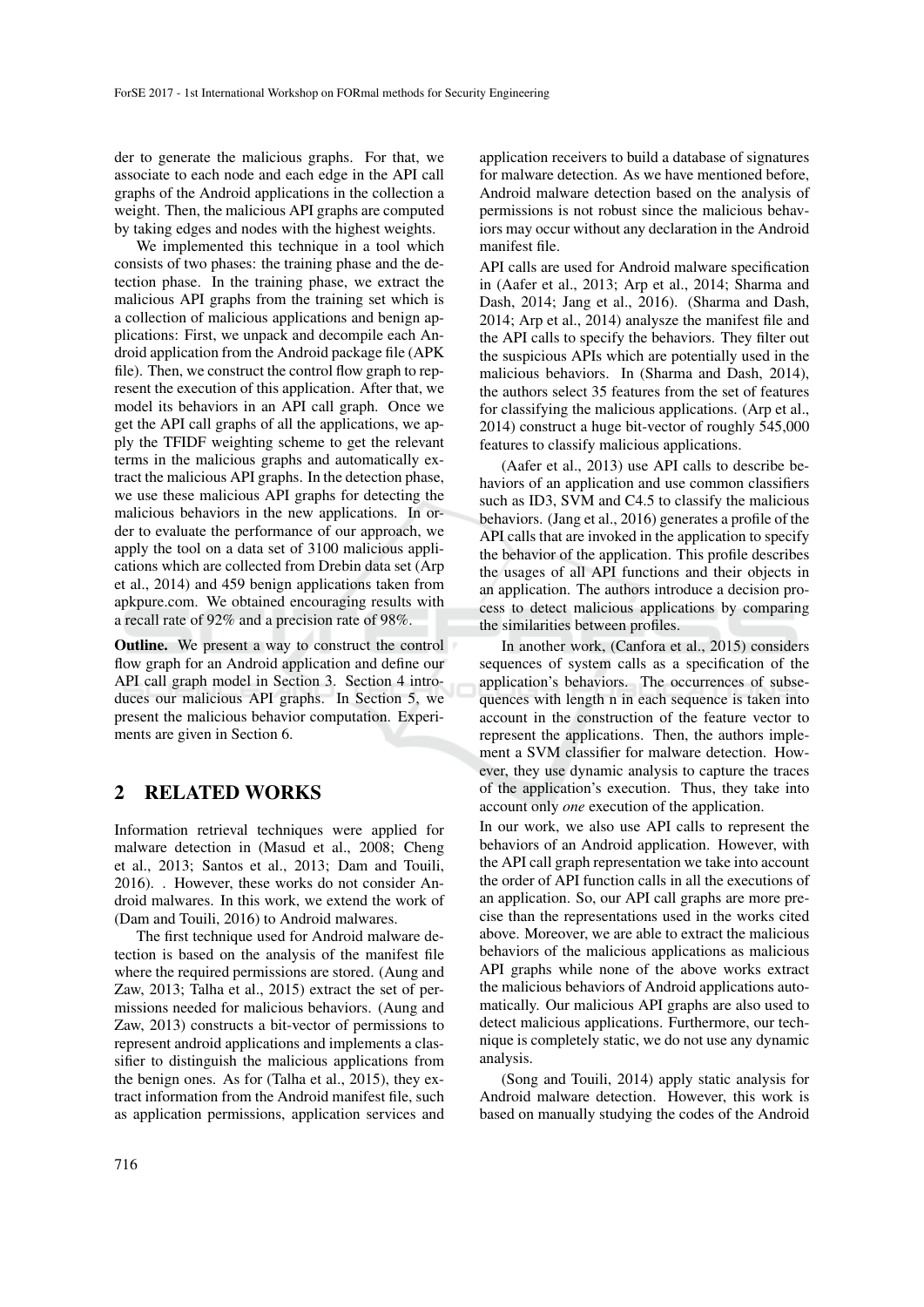applications to extract the malicious behaviors while our work allows to extract automatically these behaviors.

## 3 MODELING ANDROID APPLICATIONS

During the execution of an Android application, different events from the users or the system need to be taken into account. Thus, the entry points of an Android application are specified by the event handlers which are methods called when there is an event that occurs in the system or from the user like opening the application, touch on the screen, etc. By taking into account the event handlers in the Android code, we construct the control flow graph which represents all the operations in an Android application. Then, we extract an API call graph to represent the behaviors of the application. We introduce all these steps in this section.

#### 3.1 Android Applications

An Android application is installed into the Android devices via an Android package (an APK file) which consists of (1) Dalvik bytecode (a dex file) which is executable, (2) all resources, and (3) an Android manifest file which contains the declaration of all the permission requirements and necessary components used in the application's execution. In order to analyze the behaviors of an Android application, we have to look into the Android byte code which is executed whenever the application runs. However, this code is a kind of binary code for Android programs. It is hard for humans to read. Thus, we use a tool to decompile this byte code into a human readable code, called smali code. Thanks to the Apktool<sup>4</sup>, the Android package is unpacked and the byte code is decompiled into the smali code. The smali code represents the Android program in a form of an object oriented programming language (like Java language) where a program is constructed from objects that contain data and functions known as methods. When the Android application runs, one of its objects is executed and in this executed object there are calls to other objects.

An Android application is implemented mainly using four main components: Activity, Service, Broadcast Receiver and Content Provider. Each component supports different functions in the application. For instance, the component Activity provides a user interface for interactions between the user and the ap-

plication. Based on the component Service, the developer can make background executions. The component Broadcast Receiver is a means to make communications between applications in the system. Via the Content Provider objects, the application can access/modify data on the system such as Contact list, Calendar, etc. Each component follows its own work flow. For example, in the component Activity, first the method onCreate() is called, then the method onStart(), etc. These components contain the entry points to execute the application. Thus, they are potentially exploited for malicious behaviors.

As an example, Figure 1 shows the implementation of an Android application based on the component Activity. The application starts by executing the object MainActivity which is an implementation of the component Activity. This object starts by calling the method onCreate() and then calling the method onStart(). Particularly, in the method onStart(), there is a call to the method Send() at line 13 which belongs to another object (the SendMessage object).

Moreover, there are several calls to the methods which are supported by the Android OS such as the method getDeviceId() at line 5 in the object TelephonyManager, the method getDefault() at line 19 and the method sendTextMessage() at line 25 in the object SmsManager. These methods are functions which are provided by the Android OS to access the system services. Each Android OS version supports a library which includes all functions to implement an application, called Application Programming Interfaces (APIs). The Android developers use these APIs to create the application based on the above components. Generally, the system operations are made via API calls. The malicious behaviors in an Android application are used to be done by sequences of API calls. According to this fact, we represent the behaviors of an Android application as an API call graph which represents all sequences of API calls. In order to construct the behaviors of an Android application, we build a control flow graph which represents all operations in the application. Then, we extract the API call graph from the control flow graph. The API call graph is seen as the representation of the behaviors of an Android application. In the following subsections, we introduce control flow graphs and API call graphs, and explain how to compute them for Android applications.

### 3.2 Control Flow Graph

A control flow graph (CFG) is a directed graph  $G =$  $(N,I,E)$ , where N is a finite set of nodes, I is a finite set of instructions in an Android application, and

<sup>4</sup>https://ibotpeaches.github.io/Apktool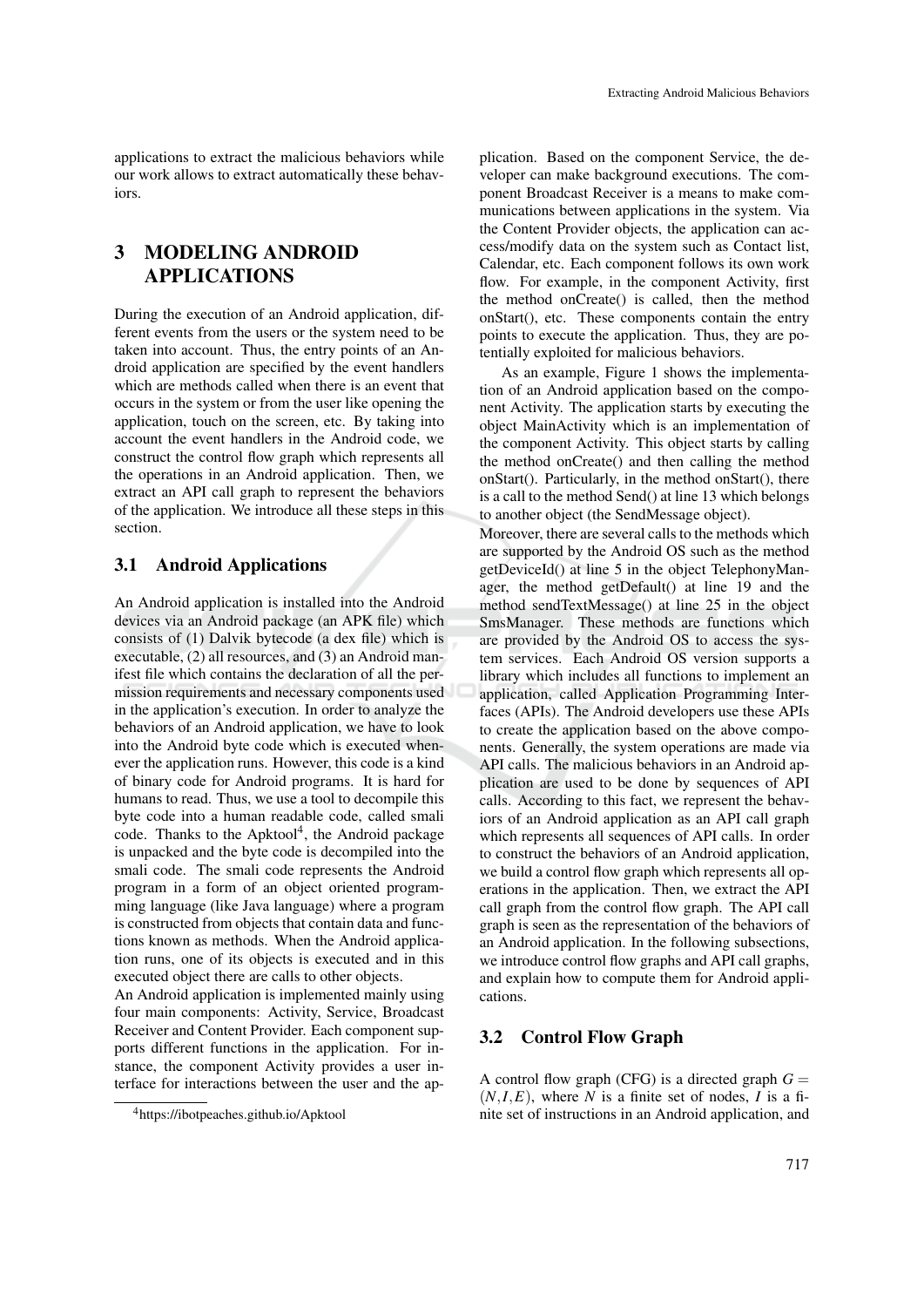$E: N \times I \times N$  is a finite set of edges. Each node corresponds to a control point in the Android application. Each edge specifies the connection of two control points and is associated with an instruction. An edge  $(n_1, i, n_2)$  in *E* expresses that in the Android application, the control point  $n_1$  is followed by the control point  $n_2$  and is associated with the instruction *i*.

We construct the CFG of an Android application as follows:

- 1. Build the CFG for each method in the application.
- 2. If at a given control point *n* there exists a call to another method *A*  $(n \xrightarrow{callA} n' \in E)$ , we remove this edges from *E* and we make a link from point *n* where the call occurs to the entry point of the called method *A* and a link from the exit point of the called method  $A$  to the next point  $n'$  of this call.
- 3. By taking into account the event handlers of an Android application, we make the link between the CFGs of the methods which handle the events according to the work flow of each object. For instance, to handle the initialization of a new activity object, there is a call to the method onCreate() and then a call to the method onStart(). Thus, we add a link between the exit points of the method onCreate() to the entry points of the method on-Start() in this object.

As an example, let us consider the smali code in Figure 1. Firstly, we build the CFG for each method as shown in Figure 3. Then, since there is a call to the method Send() from the method onStart(), we make a link from the point (12) where a call to the method Send() will be made to the entry point (17) of the method Send() and a link from the exit point (26) of the method Send() to the next point (13) of this call. This is shown in Figure 4.

Moreover, in this application there is an activity object. This object is started by calling the method on-Create() and then calling the method onStart(). Thus, we make a link from the exit point (8) of the method onCreate() to the entry point (10) of the method on-Start(). The CFG of the application is shown in Figure 5.

### 3.3 API Call Graph

Let *A* be the set of all APIs in Android applications. An API call graph is a directed graph  $G_{api}$  =  $(V_{api}, E_{api})$ , where  $V_{api}$ :  $N \times A$  is a finite set of vertices and  $E_{ani}$ :  $(N \times \mathcal{A}) \times (N \times \mathcal{A})$  is a finite set of edges. A vertex  $(n, f)$  means that at a control point  $n$ , a call to the API function  $f$  is made. An edge  $((n_1, f_1), (n_2, f_2))$  in *E* means that the API function



Figure 3: The CFGs of the methods of the code in Figure 1.



Figure 4: The CFG of method onStart() linked to the CFG of method Send().

 $f_2$  called at the control point  $n_2$  is executed after the API function  $f_1$  called at the control point  $n_1$ . To compute an API call graph from the CFG of an Android application, we perform a kind of control point reachability analysis on the CFG as described in (Dam and Touili, 2016).

As an example, let us consider the construction of the API call graph of the code in Figure 1. Since the control flow graph is constructed in Figure 5, we simplify this graph to get an API call graph where each node is a pair of the control point and the API which is called at this control point. Then, we make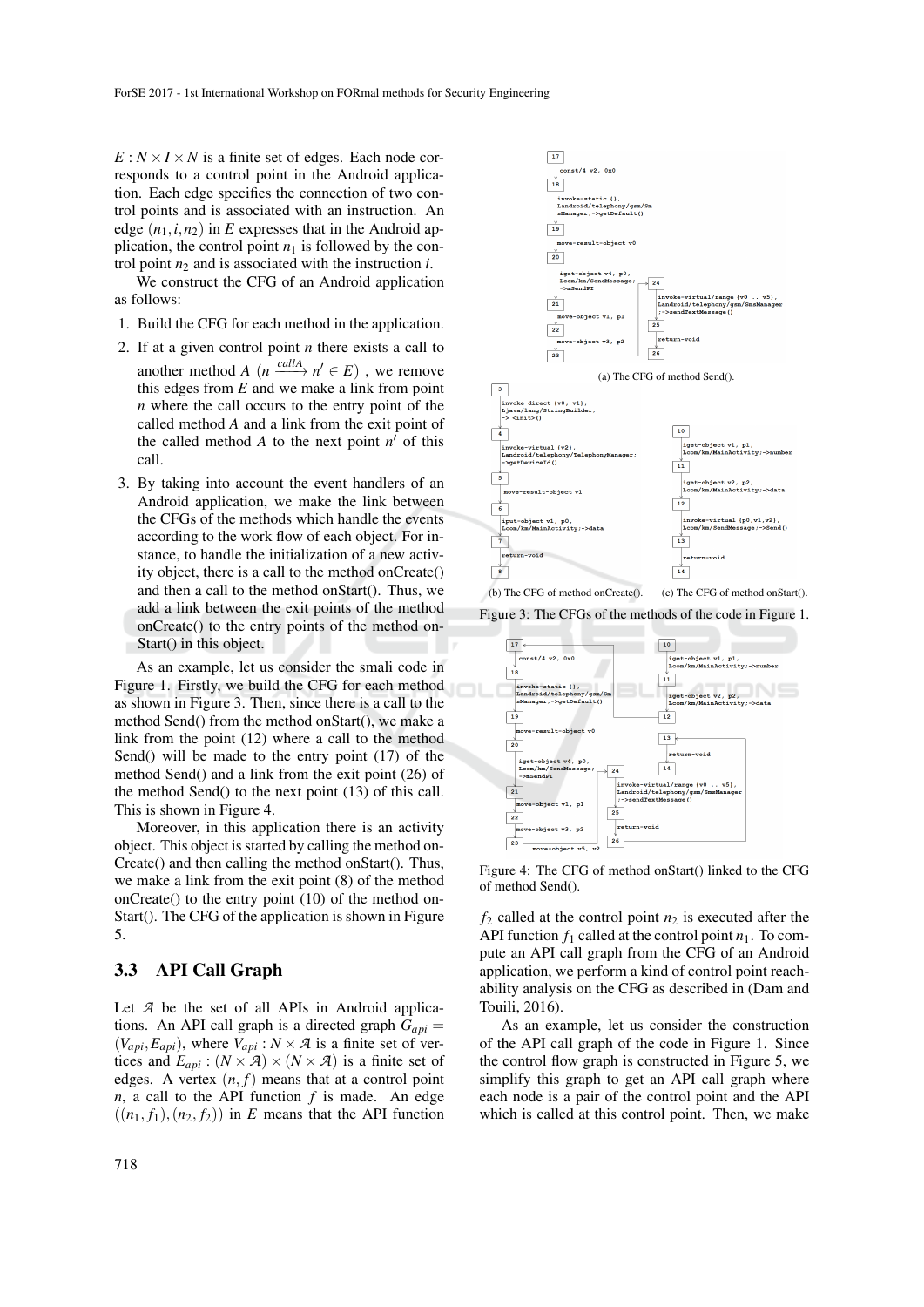

Figure 5: The CFG of the code in Figure 1.

the transitive closure for each node in this simplified graph. The API call graph is shown in Figure 6.



Figure 6: The API call graph of the code in Figure 1.

# 4 MALICIOUS BEHAVIOR SPECIFICATION

In this section we introduce *malicious API graphs*, and we show how to apply these graphs to detect malwares.

НN

#### 4.1 Malicious API Graphs

A *malicious API graph* is a directed graph  $G_M =$  $(V_M, E_M, V_0, V_F)$ , where  $V_M \subseteq \mathcal{A}$  is a finite set of vertices,  $E_M$ :  $V_M \times V_M$  is a finite set of edges,  $V_0 \subseteq V_M$  is the set of initial nodes, i.e., the set of nodes *v* s.t. there does not exist any edge coming to *v*, and  $V_F \subseteq V_M$  is the set of final nodes, i.e., the set of nodes *v* s.t. there does not exist any edge exiting *v*. An edge  $(f_1, f_2)$ in  $E_M$  means that the API function  $f_2$  is executed after the API function  $f_1$ . Let  $f_0, \ldots, f_k$  be API functions. A malicious behavior  $f_0 \cdots f_k$  is represented in the malicious API graph if  $f_0 \in V_0$ ,  $f_k \in V_F$ , and for every *i*, 1 ≤ *i* ≤ *k* − 1,  $(f_i, f_{i+1})$  ∈ *E<sub>M</sub>*.

For instance, the malicious behavior of the Android trojan sms spy is expressed by the malicious API graph of Figure 2. In this graph, the behavior starts at the initial node Landroid/telephony/TelephonyManager;  $-i$  getDeviceId() and ends at the final node Landroid/telephony/gsm/SmsManager; -¿ sendTextMessage(). This graph represents the behavior of getting and sending the Phone Id via a text message.

### 4.2 Malware Detection using Malicious API Graphs

Given a program represented by its API call graph  $G_{ani} = (V_{ani}, E_{ani})$ , and a set *M* of malicious behaviors (sequences of API functions) represented by a malicious API graph  $G_M = (V_M, E_M, V_0, V_F)$ , we check whether the program contains one of the malicious behaviors in *M* , by performing a kind of product as follows:  $G_P = (V_P, E_P, V_0^P, V_F^P)$  such that  $V_0^P =$ { $(m, f) \in V_{api} \mid f \in V_0$ ,  $V_F^P = \{(m, f) \in V_{api} \mid f \in$ *V<sub>F</sub>*}, and  $E_P = \{ ((m, f), (m', f')) \in E_{api} \mid (f, f') \in E_P \}$  $E_M$ . Then, the program contains a malicious behavior in  $M$  iff  $G_P$  contains paths that led from an initial node in  $V_0^P$  to a final node in  $V_F^P$ .

## 5 MALICIOUS BEHAVIORS EXTRACTION

The problem is to compute the malicious API graph from a set of malicious and benign API call graphs. Following the work in (Dam and Touili, 2016), we compute the subgraphs which are relevant to the malicious graphs but not relevant to the benign ones. A relevant subgraph contains nodes and edges that are meaningful to the malicious API call graphs. Applying the techniques of the information retrieval community, we associate to each node/edge of the API call graphs a weight to measure its relevance with respect to the malicious graphs and wrt. the benign ones. Using these weights, we construct the malicious API graphs. In this section, we recall the approach of (Dam and Touili, 2016) and show how to apply the TFIDF scheme that was widely applied for documents by the IR community for our malicious graph extraction problem.

#### 5.1 Term Weighting Scheme

Relevance in a Graph. In what follows, we call nodes and edges terms. The relevance of a term is measured by a TFIDF weight. This scheme ensures that if a term has a higher weight, then it is more relevant in the graph. The TFIDF weighting scheme is a well-known technique of the IR community that is applied in many applications in web searching, text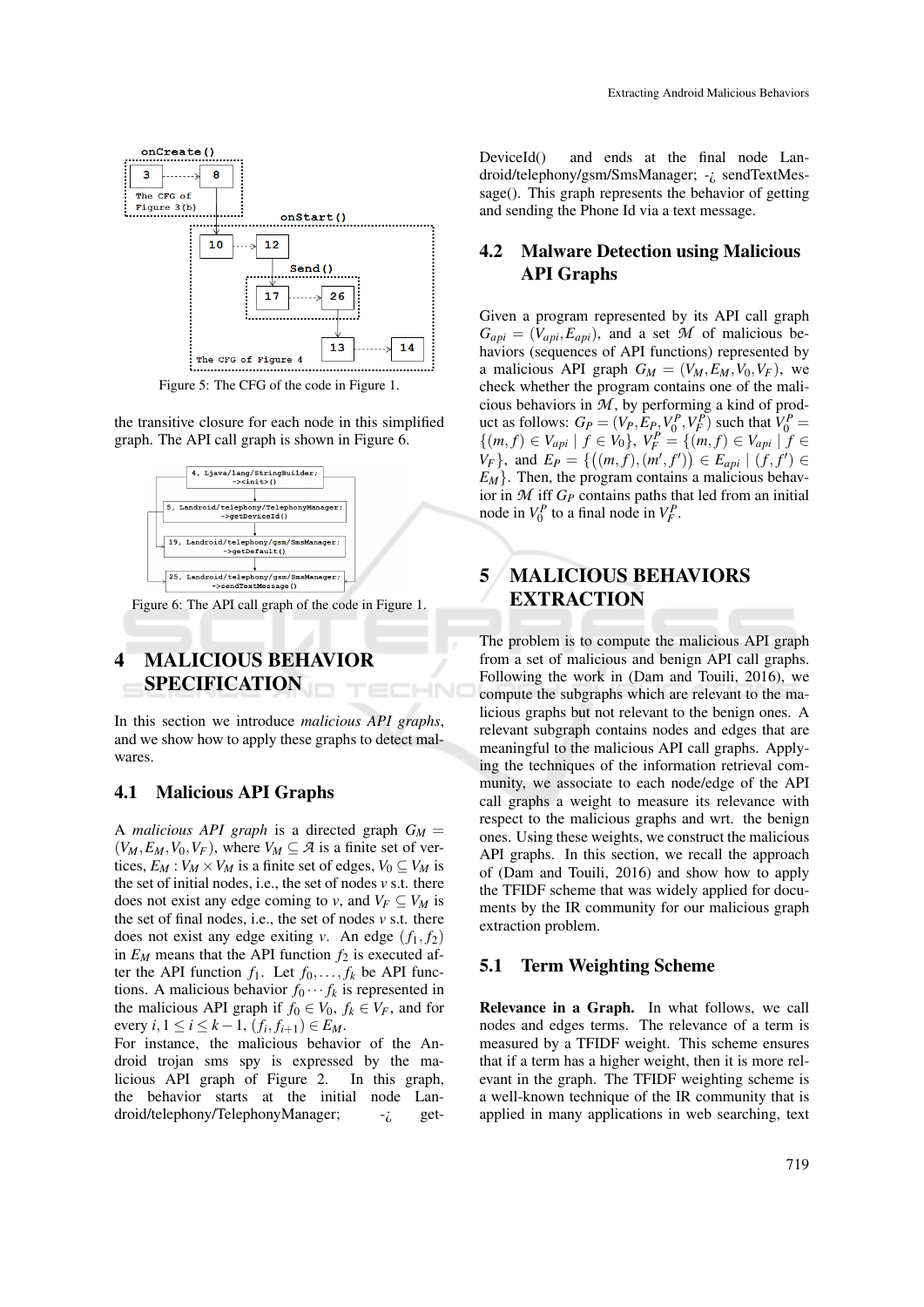searching, image searching, etc. It was mainly applied for documents. Following (Dam and Touili, 2016), we show here how to apply it for graphs. The weight in the TFIDF scheme is measured from the occurrences of terms in a graph and their appearances in other graphs. If a term occurs frequently in a graph and appears rarely in other graphs, it is one of the relevant terms in this graph. For a given term, its relevance to an API call graphs in the collection *G* is measured by the TFIDF weight as follows.

$$
w(i, j) = F(\mathbf{tf}(i, j)) \times \mathbf{idf}(i)
$$
 (1)

where  $w(i, j)$  is the weight of a term *i* in graph *j*. The idf factor ensures a higher weight for terms which appear in a few graphs of the collection. It varies inversely with the number of graphs  $df(i)$  that contain a term *i* in a collection of *N* graphs. A typical factor may be computed as  $\log(\frac{N}{df(i)})$ . **tf**(*i*, *j*) is the number of occurrences of term *i* in graph *j*, called term frequency.

Moreover, a term in a large-size graph may have a high term frequency. If in a collection the difference between the sizes of graphs is high, the term frequencies are taken over by the large-size graphs. Thus, one needs to take into account the size of the graphs while computing the term frequency. This is implemented using the function  $F$  that involves a size normalization component (Robertson et al., 1995; Singhal et al., 1996). In our experiment, we apply several functions of term frequency. They are defined as follows:

- $F_1(\textbf{tf}(i, j)) = \textbf{tf}(i, j)$  leads to the raw factor.
- $F_2(\textbf{tf}(i, j)) = \frac{(k_1+1) \times \textbf{tf}(i, j)}{\textbf{tf}(i, j) + k_1(\frac{\textbf{S}(j)}{\textbf{AVG}(G)} \times b+1-b)}$ implements the size normalized BM25 factor (Robertson and Zaragoza, 2009; Robertson et al., 1995).
- The size normalized logarithmic factor can be implemented by the following function (Singhal et al., 1999; Singhal and Kaszkiel, 2001):

$$
F_3(\mathbf{tf}(i,j)) = \begin{cases} \frac{1 + ln(1 + ln(\mathbf{tf}(i,j)))}{\frac{\mathbf{S}(j)}{\mathbf{AVG}(j)} \times b + 1 - b} & \text{if } \mathbf{tf}(i,j) > 0\\ 0 & \text{if } \mathbf{tf}(i,j) = 0 \end{cases}
$$

• The size normalized sigmoid factor (Yao et al., 2006) can be implemented by function *F*<sup>4</sup> defined as follows:

$$
\begin{cases} \frac{k_1+1}{k_1(\frac{\mathbf{S}(j)}{\mathbf{AVG}(\mathcal{G})}\times b+1-b)+e^{-\mathbf{tf}(i,j)}} & \text{if } \mathbf{tf}(i,j) > 0\\ 0 & \text{if } \mathbf{tf}(i,j) = 0 \end{cases}
$$

Where  $\frac{S(j)}{AVG(G)} \times b + (1-b)$ ,  $0 \le b \le 1$  is a size normalization component (Singhal et al., 1996) where  $S(j)$  is the size of graph *j* and  $AVG(G)$  is the average size of graphs in the collection *G*. In the above

formulas, by setting *b* to 1, graph size normalization is fully performed, while setting *b* to 0 turns off the size normalization effect.

In the TFIDF weighting scheme, these functions are applied and have shown good performances. However, there is no theoretical evidences to prove which function is better than the others. Thus, we take into account all these functions in our experiments to determine which one is the best function for our problem.

Relevance in a Set. Given a set *G* of API call graphs and a term *i*, the relevance of term *i* in *G* is measured by its relevance in each graph in this set: it is computed as the sum of the term weights of *i* in each graph of *G*:

$$
W(i, G) = \frac{1}{K} \sum_{j=1}^{|G|} w(i, j)
$$
 (2)

where  $K = \max_{i,j} w(i,j)$  is a normalizing coefficient. It is used to normalize the term weight values in the different graphs to make them comparable in the summation.  $w(i, j)$  is a TFIDF term weight of term *i* in graph  $j$  ( $j \in G$ ).  $w(i, j)$  is computed using one of the functions *F* as described above.  $W(i, G)$  is the weight of term  $i$  in the set  $G$ . A term with a higher weight is more relevant to graphs in set *G*.

Malicious Relevance. In our context, given *G<sup>M</sup>* and  $G_B$  that are the sets of malicious graphs and benign graphs respectively, we want to compute a term weight that is high if the term is relevant for set *G<sup>M</sup>* but not for set *GB*. If a term *i* is relevant in both sets, then it is not meaningful, as it does not correspond to a malicious behavior. Thus, given a term *i* we need to compute a new weight of term *i* to measure its relevance in set  $G_M$  with respect to set  $G_B$ . This is computed by two intuitive equations.

The first equation is the Rocchio equation which intuitively measures the weight of a term by the distance between its weights in the sets  $G_M$  and  $G_B$ (Christopher D. Manning, 2009). A higher distance of a term means that it is more relevant for *G<sup>M</sup>* than for  $G_B$ . Given a term *i*, the relevance of term *i* in the set  $G_M$  against the other set  $G_B$  is given by:

$$
W(i, G_M, G_B) = \beta \times \frac{W(i, G_M)}{|G_M|} - \gamma \times \frac{W(i, G_B)}{|G_B|} \quad (3)
$$

where  $|G_M|$  and  $|G_B|$  are the sizes of the sets  $G_M$  and  $G_B$ , β and γ are parameters to control the effect of the two sets  $G_M$  and  $G_B$ .

The second equation is the Ratio equation which computes the relevance of a term *i* as follows:

$$
W(i, G_M, G_B) = \frac{W(i, G_M)}{|G_M|} \times \frac{\lambda + |G_B|}{\lambda + W(i, G_B)} \qquad (4)
$$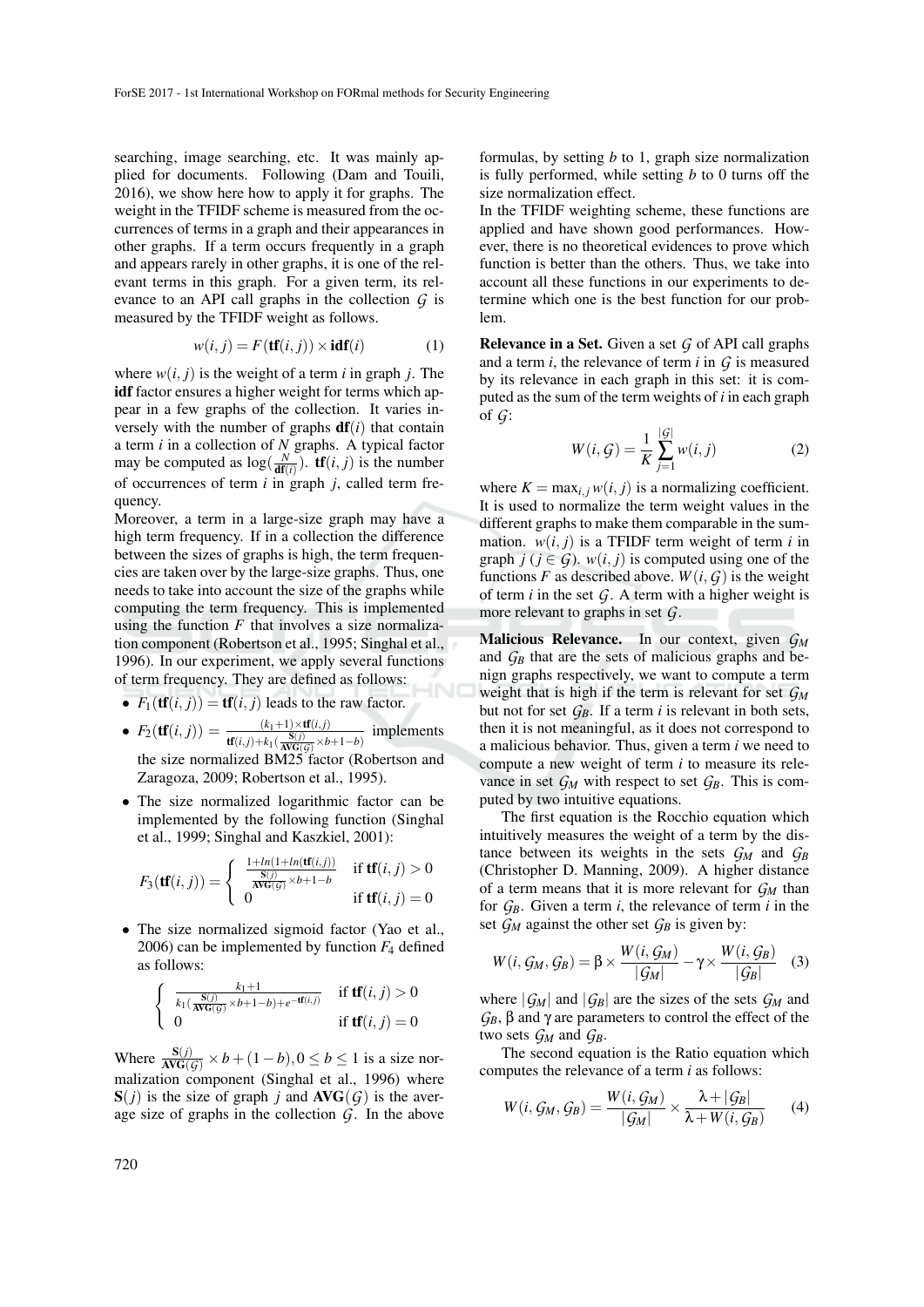Intuitively, this is a kind of quotient between the weight of *i* in  $G_M$  and its weight in  $G_B$ . Thus, the weight of term *i* is high if it has a high weight in *G<sup>M</sup>* and a low weight in *GB*.

As the two equations above (Rocchio and Ratio) are natural and intuitive, a higher weight indicates a higher relevance of a term *i* in *GM*. We have no theoretical evidence that shows the advantage of taking one equation over the other. Thus, in our experiments, we make a comparison of the performances of these two equations in order to decide which one is the best for our application. In our experiments, the values of  $β, γ$  and  $λ$  are set to 0.15, 0.75 and 0.5, respectively. (These are the typical values used in the IR community.)

#### 5.2 Computing Malicious API Graphs

A malicious API graph is a combination of terms which have a high malicious relevance. Since terms of a graph are either nodes or edges, we can compute the malicious API graphs by several possible strategies. These strategies depend on a parameter *n* which is chosen by the user. *n* corresponds to the number of nodes (resp. edges) that are taken into account in the computation. In what follows, by "weight of a term *i*", we refer to  $W(i, G_M, G_B)$ . Let  $\{(m_1, f_1), \ldots, (m_n, f_n)\}$ be the set of nodes that have the *n* highest weights. Let  $A_M = \{f_1, \ldots, f_n\} \subseteq A$  be the corresponding API functions. Let  $\{e_1, \ldots, e_n\}$  be the set of edges that have the *n* highest weights. Intuitively, this means that the API functions in  $\mathcal{A}_{M}$  and the edges in  $\{e_1, \ldots, e_n\}$ are the most relevant ones. Then, the malicious API graphs are computed using the following strategies:

Strategy 1. We take nodes which correspond the API functions in  $A_M$  and then add edges with the highest weight to connect these nodes. No other node is added.

Strategy 2. We start from nodes which correspond to the API functions  $A_M$ . For every node, we consider all its outgoing edges, and we add the edge with the highest weight, even if it involves a node that is not in  $A_{\mathcal{M}}$ .

Strategy 3. We construct the graph from the edges with the highest weights  $\{e_1, \ldots, e_n\}$ .

### 6 EXPERIMENTS

We evaluate the performance of our approach on a data set of 459 benign applications, which are collected from the website apkpure.com and 3100 malicious applications which are gotten from Drebin dataset (Arp et al., 2014). We divide this data set



Figure 7: Proportions of malicious application categories in training and test sets.

into two sets for training and testing. The training set consists of 1900 malicious applications and 359 benign applications. The test set consists of 1200 malicious applications and 100 benign applications. Figure 7 shows the proportions of each malware category in the training set and in the test set. There are two phases in this evaluation as follows.

- Training Phase. In this phase, we extract the malicious API graphs from the data in the training set as follows. Firstly, we take each input application as an APK file. Then, this APK file is unpacked and decompiled by Apktool. After getting its smali code from Apktool, we construct the CFG and the API call graph of this application. Once we build the API call graph for each application, we compute the malicious API graphs by the strategies described in Section 5.2.
- Testing Phase. In this phase, we apply the malicious API graphs to classify the applications in the test set. We take each input application as an APK file. Then, we unpack and decompile this APK file to get its smali code by using Apktool. After that, we construct its API call graph. As we described in Section 4.2, this application is marked as malicious if there is a feasible common path between its API call graph and the malicious API graphs. Otherwise, it is marked as benign.

We evaluate the performance of the functions  $F_1, F_2, F_3$  and  $F_4$  (detailed in Section 5.1) with the Rocchio and Ratio equations (equations 3 and 4). For each combination, we construct the malicious API graph from the training set. Then, these specifications are evaluated on the test set. The performance is measured by the following quantities. Recall (Detection rate) is the True Positives over the number of malicious API call graphs. Precision is the True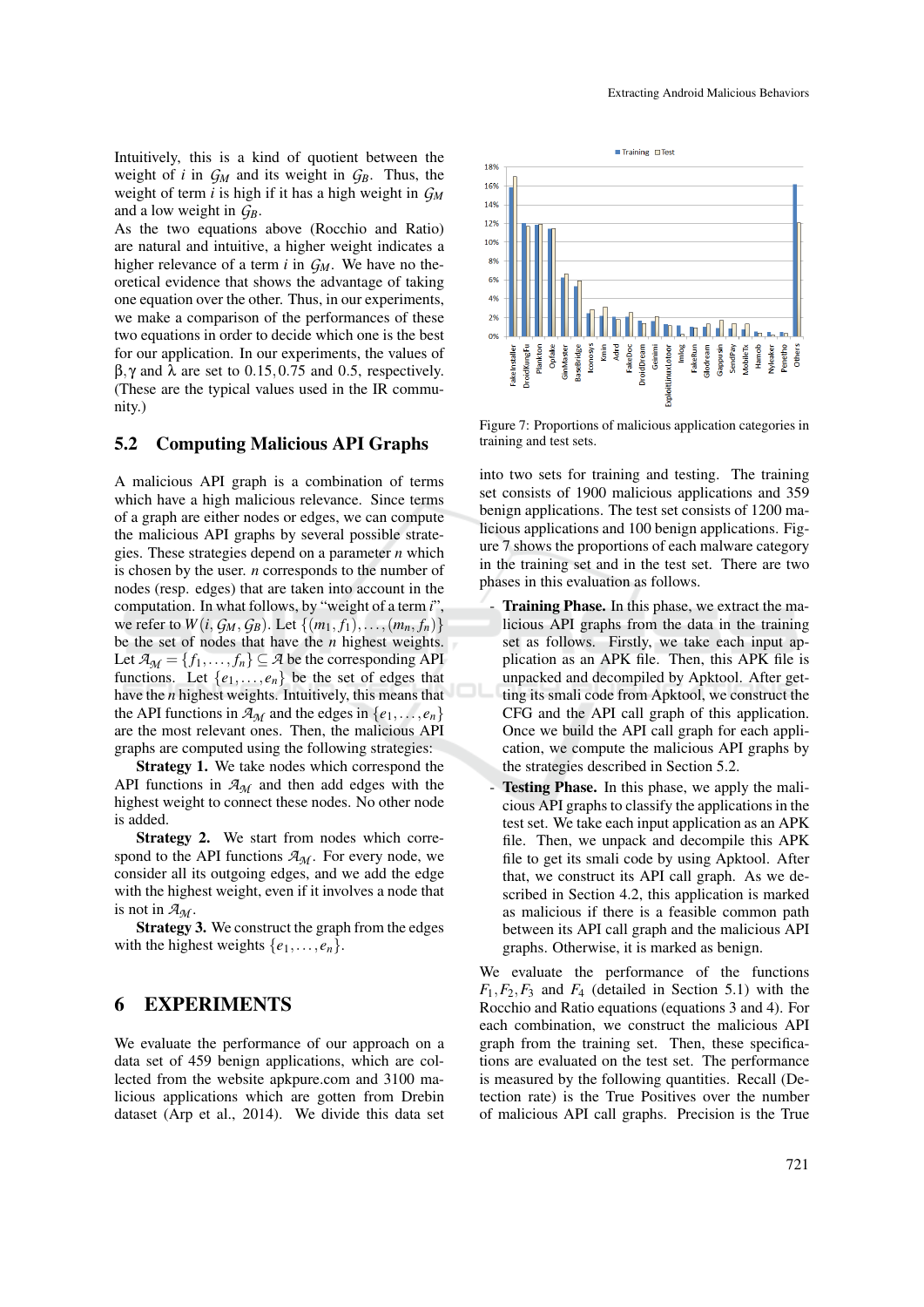Table 1: The best performance of each strategy.

| Strategy                               | n   | Recall | Precision | F-measure |
|----------------------------------------|-----|--------|-----------|-----------|
| S1 by F4 with Rocchio equation         | 100 | 82.8%  | 97.3%     | 89.5%     |
| S1 by F2 with Ratio equation           | 80  | 85.4%  | 98.7%     | 91.6%     |
| S2 by formula F4 with Rocchio equation | 100 | 87.6%  | 97.5%     | 92.3%     |
| S2 by formula F2 with Ratio equation   | 100 | 88%    | 98.8%     | 93.1%     |
| S3 by formula F3 with Rocchio equation | 85  | 92%    | 98%       | 94.9%     |
| S3 by formula F3 with Ratio equation   | 85  | 92%    | 98%       | 94.9%     |

Positives over the sum of True Positives and False Positives. F-Measure is a harmonic mean of precision and recall that is computed as  $F-Measure =$  $2\times$ Precision $\times$ Recall/(Precision+Recall). These are standard evaluation measures in the IR community. The technique computes more relevant items than irrelevant if the precision rate is high. We can deduce that most of the relevant items were computed if the recall rate is high. As for the F-measure, it is 1 if all retrieved items are relevant and all relevant items have been retrieved.

The figures below show the F-measure obtained from the combinations of different formulas and strategies. In these experiments, we vary *n* from 5 to 120. According to the results, the ratio equation gives the best performance with formulas F2 and F3 while the Rocchio equation gives the best performance with formula F4. Moreover, the F-measure is more stable (no jumps) with the ratio equation than with the Rocchio equation. Table 1 shows the best obtained results for each combination. We obtain the best performance from the strategy S3 by F3 with both weighting equations. The detection rate reaches 92% with 98% of precision at  $n = 85$ . Therefore, we use this configuration (S3 by F3 with the ratio equation) for malicious graphs extraction because the ratio equation is more stable.



Figure 8: F-measures of strategy S1 on the test set.

Morever, our tool was able to *automatically* extract several graphs that represent real malicious behaviors. For example, it was able to extract the graph of Figure 11 below.

This behavior consists of repeatedly sending the user information by text messages. First, the method createFromPdu() is called to create a new text message. Then, the method getUserData() is called to get the information of the user. Additionally, more information is gotten from calling getSharedPreferences(). The message is sent by calling sendTextMessage(). This



Figure 9: F-measures of strategy S2 on the test set.



Figure 10: F-measures of strategy S3 on the test set.



process is repeated by an iterator object.

### 7 CONCLUSION

In this paper, we consider the problem of automatically extracting Android malicious behaviors. To solve this problem, we consider a set of benign and malicious Android applications. We model these applications using API call graphs, and we extract from these graphs the relevant subgraphs that form the malicious specifications by using and adapting well known techniques in the Information Retrieval community. Using the graphs generated by our techniques, we obtained interesting results: 92% of detection rates with 98% of precision. As far as we know, this is the first time that information retrieval